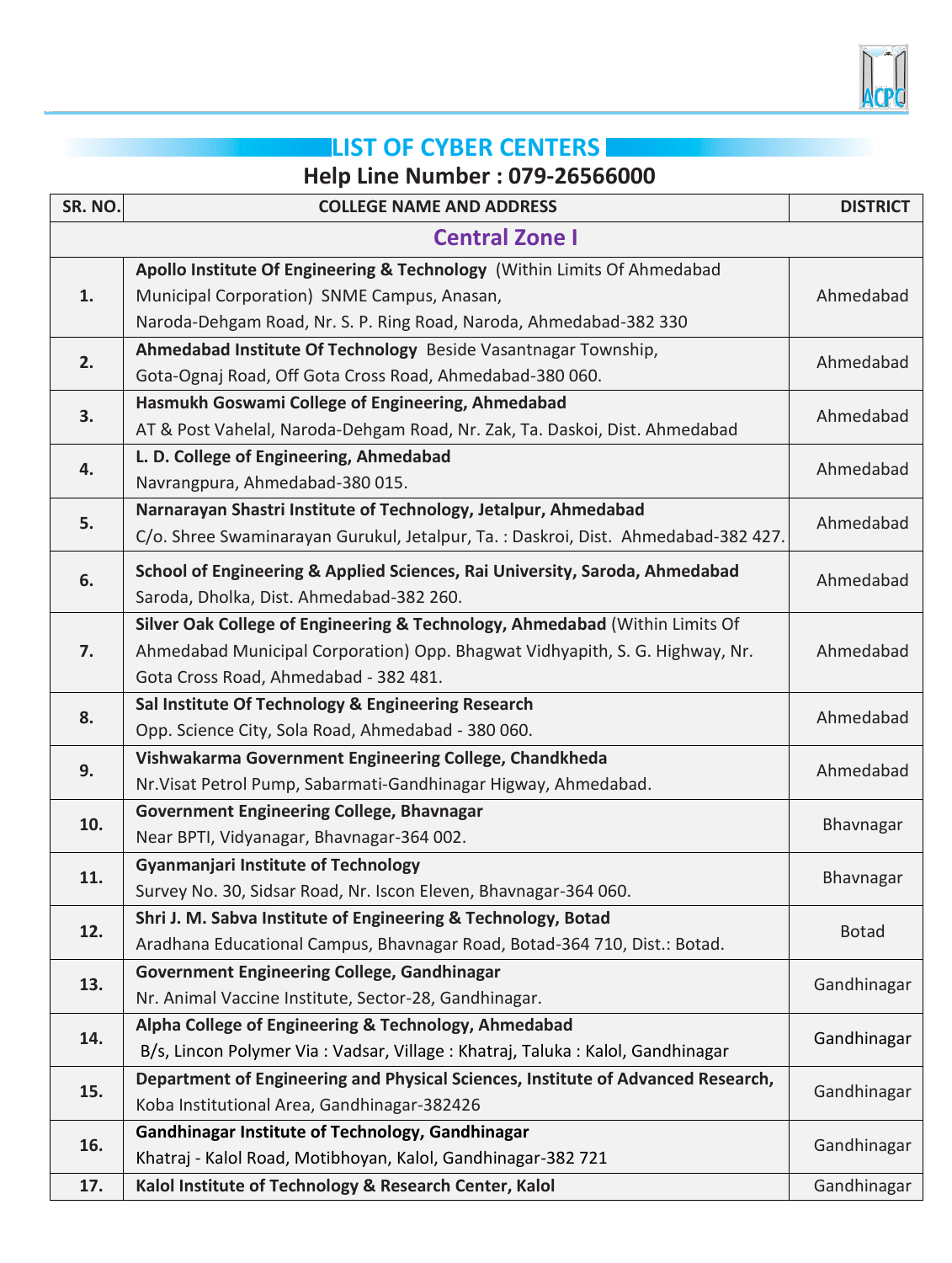| LDRP Institute of Technology & Research, Gandhinagar<br>18.<br>Gandhinagar<br>Near Kh-5 Circle, Sector-15, Gandhinagar-382 015.<br>Shree Swaminarayan Institute of Technology (Degree Engineering), Gandhinagar<br>19.<br>Nr. EDI & Sardar Patel Ring Road Cirle, Gandhinagar to Ahmedabad Airport Highway,<br>Gandhinagar<br>Bhat, Gandhinagar-382 428.<br>Swaminarayan College of Engineering Technology, Kalol<br>20.<br>Gandhinagar<br>Opp. Reliance Petrol Pump, Mehsana Highway, Saij. Dist.: Gandhinagar-382 721.<br>Shankersinh Vaghela Bapu Institute of Technology, Gandhinagar<br>21.<br>Gandhinagar<br>Gandhinagar-Mansa Road, Po. Vasan, Dist. Gandhinagar.<br><b>Swarrnim Institute of Technology</b><br>22.<br>Gandhinagar<br>Adalaj Kalol Highway Road, Opp. Iffco, Village: Bhoyan Rathod,<br>TAL. & Dist. Gandhinagar-382 422<br><b>Unitedworld School of Computational Intelligence</b><br>23.<br>Gandhinagar<br>A/907, Uvarsad-Vavol Road, Uvarsad, Gandhinagar 382422<br>C. U. Shah College of Engineering & Technology, Wadhwan<br>24.<br>Surendranagar-Ahmedabad State Highway, Nr. Kothariya Village, Wadhwancity-363<br>Surendranagar<br>030.<br><b>Central Zone II</b><br>A D Patel Institute of Technology<br>Anand<br>25.<br>Behind 4th Phase, GIDC, P.Box No-52, Vitthal Udyognagar, New V.V. Nagar, Dist-<br>V V Nagar<br>Anand- 388 121 Telefax: 02692-233680<br><b>BVM Engineering College, Vallabh Vidyanagar</b><br>26.<br>Anand<br>Opp. Shastri ground, CVM Campus, Vallabh Vidyanagar-388 120, Dist.: Anand.<br>Dr. Jivraj Mehta Institute of Technology<br>27.<br>Anand<br>DJMIT College Campus, NH 8, Village: Mogar, Anand - 388 340<br>Ipcowala Institute of Engineering & Technology, Dharmaj<br>28.<br>Anand<br>Amrapali Township, Petlad-Khambhat Road, Dharmaj Ta.: Petlad, Dist. Anand.<br>Sardar Vallabhbhai Patel Institute Of Technology (SVIT)<br>29.<br>Anand<br>Behind S.T.Depot, Vasad-388 306<br><b>Sardar Patel College Of Engineering</b><br>Sardar Patel Education Campus, Vidhyanagar-Vadtal Road, Bakrol,<br>Anand<br>30.<br>Anand-388 315<br><b>Government Engineering College, Dahod</b><br>31.<br>Dahod<br>Jhalod Road, Dahod-389 151.<br>D. A. Degree Engineering & Technology, Mehemdabad<br>32.<br>Kheda<br>Nr. Khatraj Chokdi, Mahemdabad, Kheda-387 130.<br>Faculty of Technology, Dharmsinh Desai University, Nadiad<br>33.<br>Kheda<br>College Road, Nadiad-387 001.<br><b>Government Engineering College, Godhra</b><br>34.<br>Panchmahal<br>Village Nasirpur, P.O. Govindi, Godhra-Lunavada Road, Godhra-389 001. |  | KIRC Campus, Ahmedabad-Mehsana Highway, Kalol-382 721. |  |
|-----------------------------------------------------------------------------------------------------------------------------------------------------------------------------------------------------------------------------------------------------------------------------------------------------------------------------------------------------------------------------------------------------------------------------------------------------------------------------------------------------------------------------------------------------------------------------------------------------------------------------------------------------------------------------------------------------------------------------------------------------------------------------------------------------------------------------------------------------------------------------------------------------------------------------------------------------------------------------------------------------------------------------------------------------------------------------------------------------------------------------------------------------------------------------------------------------------------------------------------------------------------------------------------------------------------------------------------------------------------------------------------------------------------------------------------------------------------------------------------------------------------------------------------------------------------------------------------------------------------------------------------------------------------------------------------------------------------------------------------------------------------------------------------------------------------------------------------------------------------------------------------------------------------------------------------------------------------------------------------------------------------------------------------------------------------------------------------------------------------------------------------------------------------------------------------------------------------------------------------------------------------------------------------------------------------------------------------------------------------------------------------------------------------------------------------------------------------------------------------------------------------------------------------------------------------------------------------|--|--------------------------------------------------------|--|
|                                                                                                                                                                                                                                                                                                                                                                                                                                                                                                                                                                                                                                                                                                                                                                                                                                                                                                                                                                                                                                                                                                                                                                                                                                                                                                                                                                                                                                                                                                                                                                                                                                                                                                                                                                                                                                                                                                                                                                                                                                                                                                                                                                                                                                                                                                                                                                                                                                                                                                                                                                                         |  |                                                        |  |
|                                                                                                                                                                                                                                                                                                                                                                                                                                                                                                                                                                                                                                                                                                                                                                                                                                                                                                                                                                                                                                                                                                                                                                                                                                                                                                                                                                                                                                                                                                                                                                                                                                                                                                                                                                                                                                                                                                                                                                                                                                                                                                                                                                                                                                                                                                                                                                                                                                                                                                                                                                                         |  |                                                        |  |
|                                                                                                                                                                                                                                                                                                                                                                                                                                                                                                                                                                                                                                                                                                                                                                                                                                                                                                                                                                                                                                                                                                                                                                                                                                                                                                                                                                                                                                                                                                                                                                                                                                                                                                                                                                                                                                                                                                                                                                                                                                                                                                                                                                                                                                                                                                                                                                                                                                                                                                                                                                                         |  |                                                        |  |
|                                                                                                                                                                                                                                                                                                                                                                                                                                                                                                                                                                                                                                                                                                                                                                                                                                                                                                                                                                                                                                                                                                                                                                                                                                                                                                                                                                                                                                                                                                                                                                                                                                                                                                                                                                                                                                                                                                                                                                                                                                                                                                                                                                                                                                                                                                                                                                                                                                                                                                                                                                                         |  |                                                        |  |
|                                                                                                                                                                                                                                                                                                                                                                                                                                                                                                                                                                                                                                                                                                                                                                                                                                                                                                                                                                                                                                                                                                                                                                                                                                                                                                                                                                                                                                                                                                                                                                                                                                                                                                                                                                                                                                                                                                                                                                                                                                                                                                                                                                                                                                                                                                                                                                                                                                                                                                                                                                                         |  |                                                        |  |
|                                                                                                                                                                                                                                                                                                                                                                                                                                                                                                                                                                                                                                                                                                                                                                                                                                                                                                                                                                                                                                                                                                                                                                                                                                                                                                                                                                                                                                                                                                                                                                                                                                                                                                                                                                                                                                                                                                                                                                                                                                                                                                                                                                                                                                                                                                                                                                                                                                                                                                                                                                                         |  |                                                        |  |
|                                                                                                                                                                                                                                                                                                                                                                                                                                                                                                                                                                                                                                                                                                                                                                                                                                                                                                                                                                                                                                                                                                                                                                                                                                                                                                                                                                                                                                                                                                                                                                                                                                                                                                                                                                                                                                                                                                                                                                                                                                                                                                                                                                                                                                                                                                                                                                                                                                                                                                                                                                                         |  |                                                        |  |
|                                                                                                                                                                                                                                                                                                                                                                                                                                                                                                                                                                                                                                                                                                                                                                                                                                                                                                                                                                                                                                                                                                                                                                                                                                                                                                                                                                                                                                                                                                                                                                                                                                                                                                                                                                                                                                                                                                                                                                                                                                                                                                                                                                                                                                                                                                                                                                                                                                                                                                                                                                                         |  |                                                        |  |
|                                                                                                                                                                                                                                                                                                                                                                                                                                                                                                                                                                                                                                                                                                                                                                                                                                                                                                                                                                                                                                                                                                                                                                                                                                                                                                                                                                                                                                                                                                                                                                                                                                                                                                                                                                                                                                                                                                                                                                                                                                                                                                                                                                                                                                                                                                                                                                                                                                                                                                                                                                                         |  |                                                        |  |
|                                                                                                                                                                                                                                                                                                                                                                                                                                                                                                                                                                                                                                                                                                                                                                                                                                                                                                                                                                                                                                                                                                                                                                                                                                                                                                                                                                                                                                                                                                                                                                                                                                                                                                                                                                                                                                                                                                                                                                                                                                                                                                                                                                                                                                                                                                                                                                                                                                                                                                                                                                                         |  |                                                        |  |
|                                                                                                                                                                                                                                                                                                                                                                                                                                                                                                                                                                                                                                                                                                                                                                                                                                                                                                                                                                                                                                                                                                                                                                                                                                                                                                                                                                                                                                                                                                                                                                                                                                                                                                                                                                                                                                                                                                                                                                                                                                                                                                                                                                                                                                                                                                                                                                                                                                                                                                                                                                                         |  |                                                        |  |
|                                                                                                                                                                                                                                                                                                                                                                                                                                                                                                                                                                                                                                                                                                                                                                                                                                                                                                                                                                                                                                                                                                                                                                                                                                                                                                                                                                                                                                                                                                                                                                                                                                                                                                                                                                                                                                                                                                                                                                                                                                                                                                                                                                                                                                                                                                                                                                                                                                                                                                                                                                                         |  |                                                        |  |
|                                                                                                                                                                                                                                                                                                                                                                                                                                                                                                                                                                                                                                                                                                                                                                                                                                                                                                                                                                                                                                                                                                                                                                                                                                                                                                                                                                                                                                                                                                                                                                                                                                                                                                                                                                                                                                                                                                                                                                                                                                                                                                                                                                                                                                                                                                                                                                                                                                                                                                                                                                                         |  |                                                        |  |
|                                                                                                                                                                                                                                                                                                                                                                                                                                                                                                                                                                                                                                                                                                                                                                                                                                                                                                                                                                                                                                                                                                                                                                                                                                                                                                                                                                                                                                                                                                                                                                                                                                                                                                                                                                                                                                                                                                                                                                                                                                                                                                                                                                                                                                                                                                                                                                                                                                                                                                                                                                                         |  |                                                        |  |
|                                                                                                                                                                                                                                                                                                                                                                                                                                                                                                                                                                                                                                                                                                                                                                                                                                                                                                                                                                                                                                                                                                                                                                                                                                                                                                                                                                                                                                                                                                                                                                                                                                                                                                                                                                                                                                                                                                                                                                                                                                                                                                                                                                                                                                                                                                                                                                                                                                                                                                                                                                                         |  |                                                        |  |
|                                                                                                                                                                                                                                                                                                                                                                                                                                                                                                                                                                                                                                                                                                                                                                                                                                                                                                                                                                                                                                                                                                                                                                                                                                                                                                                                                                                                                                                                                                                                                                                                                                                                                                                                                                                                                                                                                                                                                                                                                                                                                                                                                                                                                                                                                                                                                                                                                                                                                                                                                                                         |  |                                                        |  |
|                                                                                                                                                                                                                                                                                                                                                                                                                                                                                                                                                                                                                                                                                                                                                                                                                                                                                                                                                                                                                                                                                                                                                                                                                                                                                                                                                                                                                                                                                                                                                                                                                                                                                                                                                                                                                                                                                                                                                                                                                                                                                                                                                                                                                                                                                                                                                                                                                                                                                                                                                                                         |  |                                                        |  |
|                                                                                                                                                                                                                                                                                                                                                                                                                                                                                                                                                                                                                                                                                                                                                                                                                                                                                                                                                                                                                                                                                                                                                                                                                                                                                                                                                                                                                                                                                                                                                                                                                                                                                                                                                                                                                                                                                                                                                                                                                                                                                                                                                                                                                                                                                                                                                                                                                                                                                                                                                                                         |  |                                                        |  |
|                                                                                                                                                                                                                                                                                                                                                                                                                                                                                                                                                                                                                                                                                                                                                                                                                                                                                                                                                                                                                                                                                                                                                                                                                                                                                                                                                                                                                                                                                                                                                                                                                                                                                                                                                                                                                                                                                                                                                                                                                                                                                                                                                                                                                                                                                                                                                                                                                                                                                                                                                                                         |  |                                                        |  |
|                                                                                                                                                                                                                                                                                                                                                                                                                                                                                                                                                                                                                                                                                                                                                                                                                                                                                                                                                                                                                                                                                                                                                                                                                                                                                                                                                                                                                                                                                                                                                                                                                                                                                                                                                                                                                                                                                                                                                                                                                                                                                                                                                                                                                                                                                                                                                                                                                                                                                                                                                                                         |  |                                                        |  |
|                                                                                                                                                                                                                                                                                                                                                                                                                                                                                                                                                                                                                                                                                                                                                                                                                                                                                                                                                                                                                                                                                                                                                                                                                                                                                                                                                                                                                                                                                                                                                                                                                                                                                                                                                                                                                                                                                                                                                                                                                                                                                                                                                                                                                                                                                                                                                                                                                                                                                                                                                                                         |  |                                                        |  |
|                                                                                                                                                                                                                                                                                                                                                                                                                                                                                                                                                                                                                                                                                                                                                                                                                                                                                                                                                                                                                                                                                                                                                                                                                                                                                                                                                                                                                                                                                                                                                                                                                                                                                                                                                                                                                                                                                                                                                                                                                                                                                                                                                                                                                                                                                                                                                                                                                                                                                                                                                                                         |  |                                                        |  |
|                                                                                                                                                                                                                                                                                                                                                                                                                                                                                                                                                                                                                                                                                                                                                                                                                                                                                                                                                                                                                                                                                                                                                                                                                                                                                                                                                                                                                                                                                                                                                                                                                                                                                                                                                                                                                                                                                                                                                                                                                                                                                                                                                                                                                                                                                                                                                                                                                                                                                                                                                                                         |  |                                                        |  |
|                                                                                                                                                                                                                                                                                                                                                                                                                                                                                                                                                                                                                                                                                                                                                                                                                                                                                                                                                                                                                                                                                                                                                                                                                                                                                                                                                                                                                                                                                                                                                                                                                                                                                                                                                                                                                                                                                                                                                                                                                                                                                                                                                                                                                                                                                                                                                                                                                                                                                                                                                                                         |  |                                                        |  |
|                                                                                                                                                                                                                                                                                                                                                                                                                                                                                                                                                                                                                                                                                                                                                                                                                                                                                                                                                                                                                                                                                                                                                                                                                                                                                                                                                                                                                                                                                                                                                                                                                                                                                                                                                                                                                                                                                                                                                                                                                                                                                                                                                                                                                                                                                                                                                                                                                                                                                                                                                                                         |  |                                                        |  |
|                                                                                                                                                                                                                                                                                                                                                                                                                                                                                                                                                                                                                                                                                                                                                                                                                                                                                                                                                                                                                                                                                                                                                                                                                                                                                                                                                                                                                                                                                                                                                                                                                                                                                                                                                                                                                                                                                                                                                                                                                                                                                                                                                                                                                                                                                                                                                                                                                                                                                                                                                                                         |  |                                                        |  |
|                                                                                                                                                                                                                                                                                                                                                                                                                                                                                                                                                                                                                                                                                                                                                                                                                                                                                                                                                                                                                                                                                                                                                                                                                                                                                                                                                                                                                                                                                                                                                                                                                                                                                                                                                                                                                                                                                                                                                                                                                                                                                                                                                                                                                                                                                                                                                                                                                                                                                                                                                                                         |  |                                                        |  |
|                                                                                                                                                                                                                                                                                                                                                                                                                                                                                                                                                                                                                                                                                                                                                                                                                                                                                                                                                                                                                                                                                                                                                                                                                                                                                                                                                                                                                                                                                                                                                                                                                                                                                                                                                                                                                                                                                                                                                                                                                                                                                                                                                                                                                                                                                                                                                                                                                                                                                                                                                                                         |  |                                                        |  |
|                                                                                                                                                                                                                                                                                                                                                                                                                                                                                                                                                                                                                                                                                                                                                                                                                                                                                                                                                                                                                                                                                                                                                                                                                                                                                                                                                                                                                                                                                                                                                                                                                                                                                                                                                                                                                                                                                                                                                                                                                                                                                                                                                                                                                                                                                                                                                                                                                                                                                                                                                                                         |  |                                                        |  |
|                                                                                                                                                                                                                                                                                                                                                                                                                                                                                                                                                                                                                                                                                                                                                                                                                                                                                                                                                                                                                                                                                                                                                                                                                                                                                                                                                                                                                                                                                                                                                                                                                                                                                                                                                                                                                                                                                                                                                                                                                                                                                                                                                                                                                                                                                                                                                                                                                                                                                                                                                                                         |  |                                                        |  |
|                                                                                                                                                                                                                                                                                                                                                                                                                                                                                                                                                                                                                                                                                                                                                                                                                                                                                                                                                                                                                                                                                                                                                                                                                                                                                                                                                                                                                                                                                                                                                                                                                                                                                                                                                                                                                                                                                                                                                                                                                                                                                                                                                                                                                                                                                                                                                                                                                                                                                                                                                                                         |  |                                                        |  |
|                                                                                                                                                                                                                                                                                                                                                                                                                                                                                                                                                                                                                                                                                                                                                                                                                                                                                                                                                                                                                                                                                                                                                                                                                                                                                                                                                                                                                                                                                                                                                                                                                                                                                                                                                                                                                                                                                                                                                                                                                                                                                                                                                                                                                                                                                                                                                                                                                                                                                                                                                                                         |  |                                                        |  |
|                                                                                                                                                                                                                                                                                                                                                                                                                                                                                                                                                                                                                                                                                                                                                                                                                                                                                                                                                                                                                                                                                                                                                                                                                                                                                                                                                                                                                                                                                                                                                                                                                                                                                                                                                                                                                                                                                                                                                                                                                                                                                                                                                                                                                                                                                                                                                                                                                                                                                                                                                                                         |  |                                                        |  |
|                                                                                                                                                                                                                                                                                                                                                                                                                                                                                                                                                                                                                                                                                                                                                                                                                                                                                                                                                                                                                                                                                                                                                                                                                                                                                                                                                                                                                                                                                                                                                                                                                                                                                                                                                                                                                                                                                                                                                                                                                                                                                                                                                                                                                                                                                                                                                                                                                                                                                                                                                                                         |  |                                                        |  |
|                                                                                                                                                                                                                                                                                                                                                                                                                                                                                                                                                                                                                                                                                                                                                                                                                                                                                                                                                                                                                                                                                                                                                                                                                                                                                                                                                                                                                                                                                                                                                                                                                                                                                                                                                                                                                                                                                                                                                                                                                                                                                                                                                                                                                                                                                                                                                                                                                                                                                                                                                                                         |  |                                                        |  |
|                                                                                                                                                                                                                                                                                                                                                                                                                                                                                                                                                                                                                                                                                                                                                                                                                                                                                                                                                                                                                                                                                                                                                                                                                                                                                                                                                                                                                                                                                                                                                                                                                                                                                                                                                                                                                                                                                                                                                                                                                                                                                                                                                                                                                                                                                                                                                                                                                                                                                                                                                                                         |  |                                                        |  |
|                                                                                                                                                                                                                                                                                                                                                                                                                                                                                                                                                                                                                                                                                                                                                                                                                                                                                                                                                                                                                                                                                                                                                                                                                                                                                                                                                                                                                                                                                                                                                                                                                                                                                                                                                                                                                                                                                                                                                                                                                                                                                                                                                                                                                                                                                                                                                                                                                                                                                                                                                                                         |  |                                                        |  |
|                                                                                                                                                                                                                                                                                                                                                                                                                                                                                                                                                                                                                                                                                                                                                                                                                                                                                                                                                                                                                                                                                                                                                                                                                                                                                                                                                                                                                                                                                                                                                                                                                                                                                                                                                                                                                                                                                                                                                                                                                                                                                                                                                                                                                                                                                                                                                                                                                                                                                                                                                                                         |  |                                                        |  |
|                                                                                                                                                                                                                                                                                                                                                                                                                                                                                                                                                                                                                                                                                                                                                                                                                                                                                                                                                                                                                                                                                                                                                                                                                                                                                                                                                                                                                                                                                                                                                                                                                                                                                                                                                                                                                                                                                                                                                                                                                                                                                                                                                                                                                                                                                                                                                                                                                                                                                                                                                                                         |  |                                                        |  |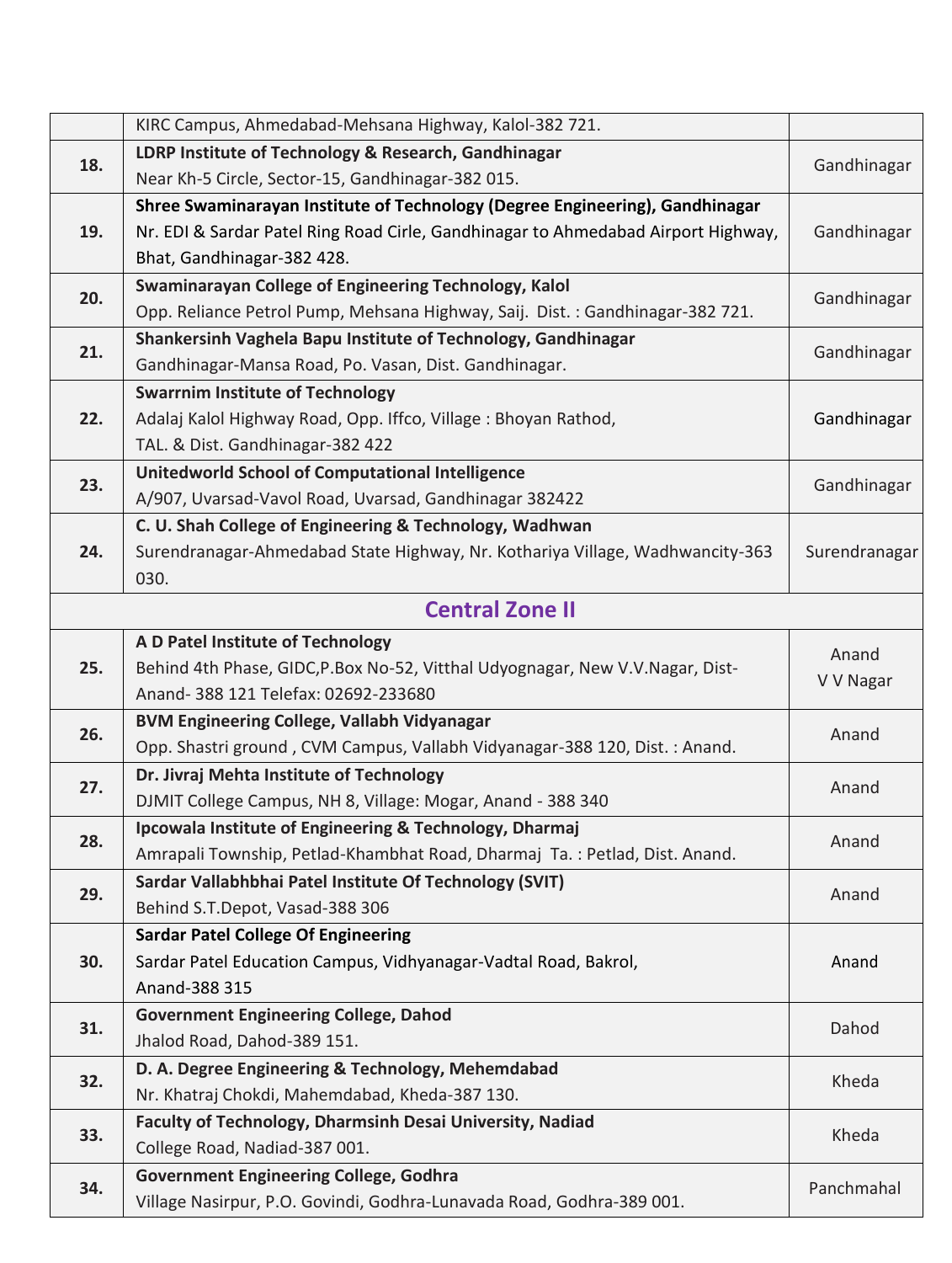| 35. | Om Institute of Technology, Shahera, Panchmahal                                     | Panchmahal  |
|-----|-------------------------------------------------------------------------------------|-------------|
|     | Village: Vantavachhoda, Tal.: Shahera, Dist.: Panchmahal                            |             |
| 36. | <b>Babaria Institute of Technology, Vadodara</b>                                    | Vadodara    |
|     | BITS edu Campus, Vadodara - Mumbai NH#8, Varnama-391 240, Vadodara                  |             |
| 37. | Faculty of Technology & Engineering, MSU, Baroda                                    | Vadodara    |
|     | Kalabhavan, Rajmahel Road, Vadodara-390 001.                                        |             |
| 38. | ITM Universe, Vadodara At: Dhanora Tank Road, Village: Paladi, Vadodara-Halol       | Vadodara    |
|     | Highway, Tal: Waghodiya, Vadodara-391 510                                           |             |
|     | ITM Vocational University, Waghodia, Vadodara                                       |             |
| 39. | Plot 6512, Ajwa Nimeta Road, Ravaal, Taluka-Waghodia, Dist-Vadodara-391 760.        | Vadodara    |
|     | Phone-9574005054                                                                    |             |
| 40. | K. J. Institute of Engineering & Technology                                         | Vadodara    |
|     | K. J. Campus, Opp. ITI, Javla-Savali, Po: Savali, Ta: Savali Dist: Vadodara-391 770 |             |
| 41. | Neotech Institute of Technology, Vadodara                                           | Vadodara    |
|     | At & Po: Virod, Ta: Vadodara, Dist: Vadodara-390 022                                |             |
| 42. | <b>Parul Institute Of Engingeering And Technology</b>                               | Vadodara    |
|     | Po. Limda, Ta. Waghodia, Dist. Vadodara-391760                                      |             |
| 43. | Sigma Institute of Engineering, Bakrol                                              | Vadodara    |
|     | At Bakrol, Ajwa-Nimeta Road, Ta. Waghodia, Dist Vadodara-390 019                    |             |
|     | <b>North Zone</b>                                                                   |             |
| 44. | <b>Government Engineering College, Modasa</b>                                       |             |
|     |                                                                                     |             |
|     | Shamalaji Road, Modasa-383 315, Dist: Aravalli                                      | Aravalli    |
|     | <b>Government Engineering College, Palanpur</b>                                     |             |
| 45. | Ahmedabad - Palanpur Highway, At.: Jagana, Taluka: Palanpur                         | Banaskantha |
|     | Gujarat Power Engineering and Research Institute, Mewad, Mehsana                    |             |
| 46. | Near Toll Booth, Ahmedabad - Mehsana Express way, Village - Mewad, Mehsana          | Mehsana     |
|     | Merchant Engineering College, Basna, Visnagar                                       |             |
| 47. | Merchant Education Campus, Mehsana-Visnagar Highway, At. & Po.: Basna,              | Mehsana     |
|     | Ta.: Visnagar, Dist.: Mehsana-384 315.                                              |             |
|     | Sankalchand Patel College of Engineering, Visnagar                                  |             |
| 48. | Sankalchand Patel Sahakar Vidyadham, Gandhinagar - Ambaji State Highway             | Mehsana     |
|     | Link Road, Visnagar-384 315.                                                        |             |
|     | SCHOOL OF ENGINEERING, INDRASHIL UNIVERSITY                                         |             |
| 49. | At. & Po. Rajpur, Ta. Kadi, Dist. Mehsana.                                          | Mehsana     |
|     | Smt. S. R. Patel Engineering College, Unjha                                         |             |
| 50. | At. & Po. - Dabhi, Ta: - Unjha, Dist. : - Mehsana-384 170.                          | Mehsana     |
|     | S.P.B. Patel Engineering College (Saffrony), Mehsana                                |             |
| 51. | Saffrony Institute of Technology Campus, Nr. Shanku's Water Park, Ahmedabad -       | Mehsana     |
|     | Mehsana Highway, At & Po: Linch, Dist. : Mehsana-384 435.                           |             |
| 52. | U. V. Patel College of Engineering, Mehsana                                         | Mehsana     |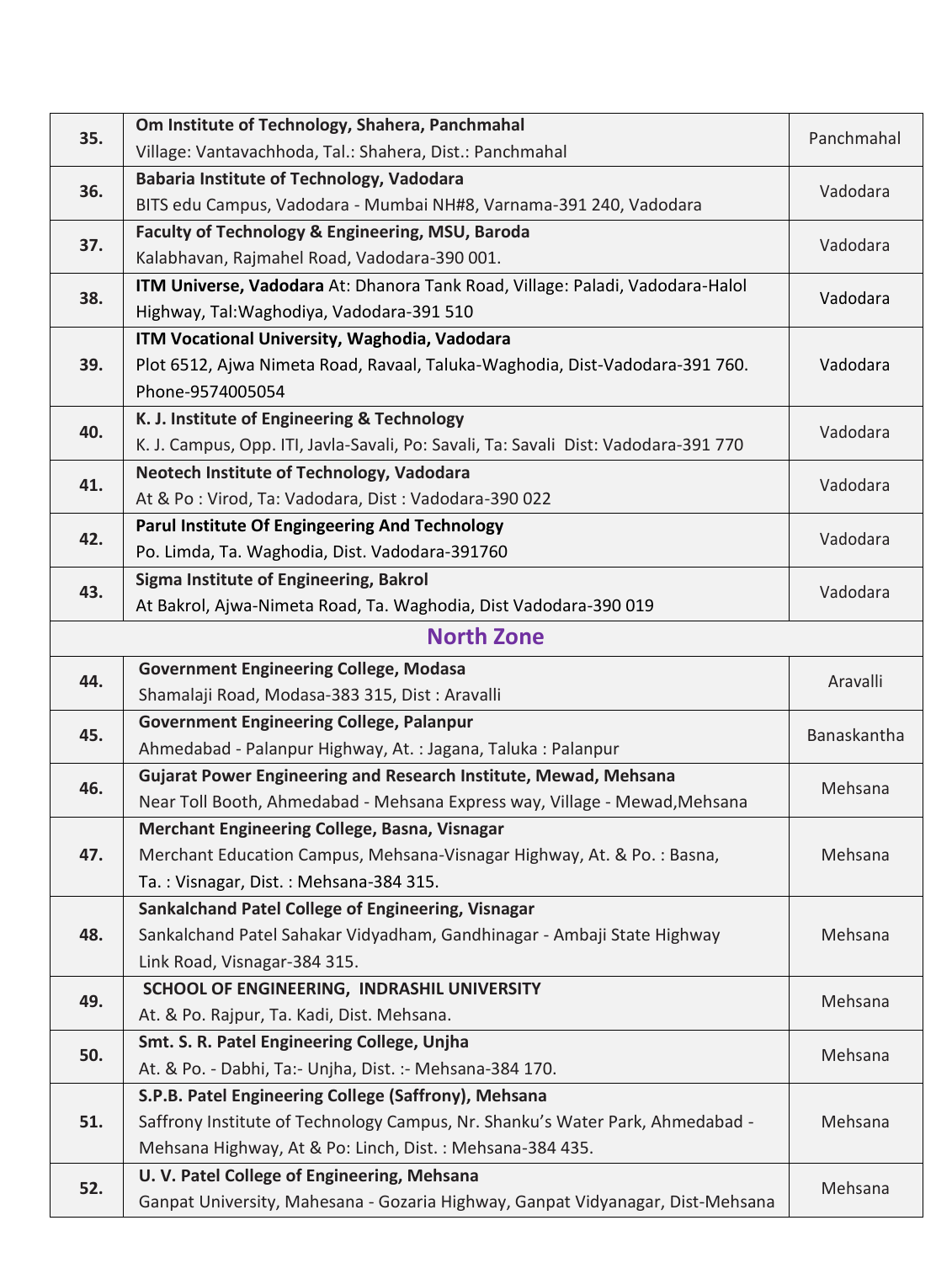| 53. | Laljibhai Chaturbhai Institute Of Technology - LCIT                                                                                           | Mehsana        |
|-----|-----------------------------------------------------------------------------------------------------------------------------------------------|----------------|
|     | Mehsana-Unjha Highway, At & Post: Bhandu, Ta-Visnagar, Dist-Mehsana-384 120                                                                   |                |
| 54. | <b>Government Engineering College, Patan</b>                                                                                                  | Patan          |
|     | At & Post: Katpur, Taluka: Patan-384 265.                                                                                                     |                |
| 55. | Hansaba College of Engineering & Technology, Sidhpur                                                                                          | Sidhpur        |
|     | Nr. Sujanpur Patia, Opp. IOC Depot, State Highway No. 41, Sidhpur-384 151.                                                                    |                |
|     | Arrdekta Institute of Technology, Khedbrahma                                                                                                  |                |
| 56. | On Ahmedabad-Ambaji State Highway No. - 09, At & Po. Navi Metral, Tal.                                                                        | Sabarkantha    |
|     | Khedbrahma, Dist.: Sabarkantha-383 255.                                                                                                       |                |
|     | <b>Grow More Faculty of Engineering, Himmatnagar</b>                                                                                          |                |
| 57. | Grow More Group of Institutions, Ahmedabad-Udaipur Highway,                                                                                   | Sabarkantha    |
|     | Himmatnagar, Dist. Sabarkantha-383 001.                                                                                                       |                |
|     | <b>South Zone</b>                                                                                                                             |                |
| 58. | <b>Government Engineering College, Bharuch</b>                                                                                                | <b>Bharuch</b> |
|     | Old N.H. 8, Bholav, Bharuch.                                                                                                                  |                |
| 59. | Shri Sad' Vidyamandal Institute Of Technology, Bharuch                                                                                        | <b>Bharuch</b> |
|     | College Campus, Old National Highway No. 8, Bharuch.                                                                                          |                |
|     | <b>Shroff S. R. Rotary Institute of Chemical Technology</b>                                                                                   |                |
| 60. | Block No. 402, Ankleshwar-Valia Road, Nr. Ganesh Sugar, At & Po. Vataria, Ta.: Valia, Dist.                                                   | <b>Bharuch</b> |
|     | <b>Bharuch</b>                                                                                                                                |                |
| 61. | R.N.G Patel Institute of Technology, Bardoli-RNGPIT                                                                                           | Bardoli        |
|     | At: Isroli PO: Afwa, Bardoli- Navsari Road, Tal.: Bardoli, Dist.: Surat-394 620.                                                              |                |
|     | S. S. Agrawal Institute Of Engineering & Technology, Navsari                                                                                  |                |
| 62. | S. S. Agrawal College Campus, Viranjali Marg, Nr. Devina Park Society, Gandevi Road,                                                          | Navsari        |
|     | Navsari-396 445.                                                                                                                              |                |
| 63. | GIDC Degree Engineering College, Abrama, Navsari                                                                                              | Navsari        |
|     | Block No: 997, At Village: Abrama, Ta: Jalalpore, Dist.: Navsari-396 406.                                                                     |                |
|     | Mahatma Gandhi Institute of Technical Education and Research Center, Navsari                                                                  |                |
| 64. | NPPE Campus, Bhanunagar, Eru-Aat Road, Post-Bhutsad, Ta-Jalalpore,                                                                            | Navsari        |
|     | Dist. Navsari-396 450.                                                                                                                        |                |
| 65. | Chhotubhai Gopalbhai Patel Institute of Technology, Tarsadi, Bardoli                                                                          | Surat          |
|     | Maliba Campus, Gopal Vidyanagar, Bardoli-Mahuva Road, Bardoli, Dist. : Surat                                                                  |                |
| 66. | C. K. PITHAWALA COLLEGE OF ENGINEERING & TECHNOLOGY                                                                                           | Surat          |
|     | Nr. Malvan Temple, Via-Magdalla Port, B/H. Gaviyer Village, Dumas Road, Surat<br>Dr. S. & S. S. Ghandhy Government Engineering College, Surat |                |
| 67. | Ring Road, Majura Gate, Surat-395 001.                                                                                                        | Surat          |
|     | Sarvajanik College of Engineering & Technology, Surat                                                                                         |                |
| 68. | Dr. R. K. Desai Marg, Opp. Mission Hospital, Athwalines, Surat-395 001.                                                                       | Surat          |
|     | Shree Swami Atmanand Saraswati Institute of Technology, Surat                                                                                 |                |
| 69. | Shree Swami Atmanand Saraswati Vidya Sankul, Kapodra,                                                                                         | Surat          |
|     | Varachha Road, Surat-395 006.                                                                                                                 |                |
|     |                                                                                                                                               |                |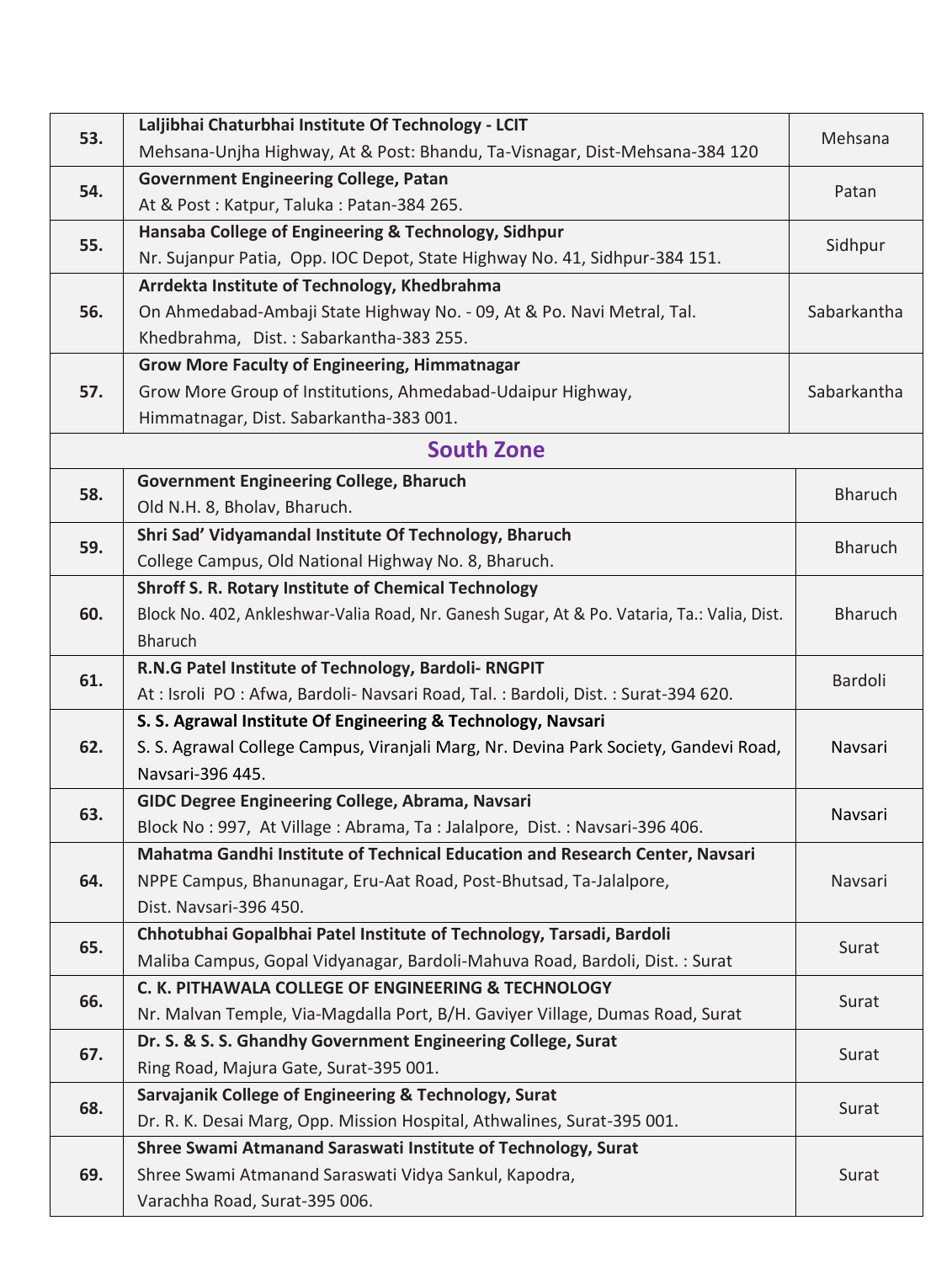| 70. | Sitarambhai Naranji Patel Institute of Technology & Research Center, Umrakh        | Surat       |
|-----|------------------------------------------------------------------------------------|-------------|
|     | Vidyabharti Campus, At. & Po. Umrakh, Ta. Bardoli, Dist.: Surat-394 345.           |             |
| 71. | P. P. Savani School of Engineering                                                 |             |
|     | NH-8, GETCO, Nr. Biltech Company, Village : Dhamdod, Kosamba, Surat-394142.        | Surat       |
| 72. | <b>Government Engineering College, Valsad</b>                                      |             |
|     | Between B.K.M. science college and Govt. Polytechnic, Tithal Road, Valsad-396 001. | Valsad      |
|     | Laxmi Institute of Technology, Sarigam, Valsad                                     |             |
| 73. | Post Bag No. 15, Sarigam, Valsad-396 155.                                          | Valsad      |
|     | Saurastra - Kutch Zone                                                             |             |
| 74. | Smt. Shantaben Haribhai Gajera Engineering College                                 | Amreli      |
|     | Bhavnagar Road, Opp. ITI, Amreli, Dist. Amreli-365601                              |             |
|     | Narandas Jethalal Sonecha Management & Technical Institute, Chanduvav, Veraval     |             |
| 75. | Opp. Reliance Petrol Pump, Veraval-Junagadh Highway, At.: Chanduvav,               | Gir Somnath |
|     | Ta.: Veraval, Dist.: Gir Somnath                                                   |             |
| 76. | Government Polytechnic, Jamnagar                                                   |             |
|     | Valsura Road, Post - Bedi, Jamnagar-361 009.                                       | Jamnagar    |
| 77. | Balaji Engineering College, Makhiyala, Junagadh                                    | Junagadh    |
|     | At. Makhiyala, Junagadh-Dhoraji Highway, Junagadh-362 014.                         |             |
|     | Dr. Subhash Technical Campus - Junagadh Nr. Khamdhrol Railway Crossing, Khodiyar   | Junagadh    |
| 78. | Temple, Khamdhrol Road, Junagadh-362 001.                                          |             |
| 79. | Noble Group of Institutions, Junagadh                                              | Junagadh    |
|     | "Parth Vatika", Bhesan Road, Via-Vadal, Nr. Bamangam, Junagadh-362 310.            |             |
| 80. | Om Engineering College, Junagadh                                                   | Junagadh    |
|     | Junagadh-Bhesan Road, At: Chokali Dist: Junagadh-362 310                           |             |
| 81. | <b>Government Engineering College, Bhuj</b>                                        | Kutch       |
|     | New Ravalwadi Relocation Site, Near Uma Nagar, Bhuj-Kutch                          |             |
| 82. | HJD Institute of Technical Education & Research, Kera, Kutch                       | Kutch       |
|     | Kera-Mundra Road, Gajod, AT. Kera, Ta. Bhuj, Dist. Kutch-370 430.                  |             |
| 83. | <b>Veerayatan Institute Of Engineering</b>                                         | Kutch       |
|     | Haripar, Bhuj-Mandvi Road, Mandvi, Kutch - 370 460                                 |             |
| 84. | Lukhdhirji Engineering College, Morbi                                              | Morbi       |
|     | Sama Kantha, Morbi-2.                                                              |             |
|     | Dr V R Godhania College of Engineering and Technology                              |             |
| 85. | B/h. Amar Polyfills Factory, Opp. New Airport, Rajkot-Porbandar National Highway   | Porbandar   |
|     | Chhaya, Porbandar - 360578                                                         |             |
| 86. | Atmiya Institute of Technology & Science, Rajkot                                   | Rajkot      |
|     | "Yogidham Gurukul", Kalawad Road, Rajkot-360 005.                                  |             |
| 87. | B. H. Gardi College of Engineering and Technology, Rajkot                          | Rajkot      |
|     | Rajkot-Kalawad Road, Village: Anandpar, Ta. Kalawad-361 162.                       |             |
| 88. | Darshan Institute Of Engineering & Technology                                      | Rajkot      |
|     | At. Hadala, Nr. Water Sump, Rajkot-Morbi Highway, Rajkot-363 650                   |             |